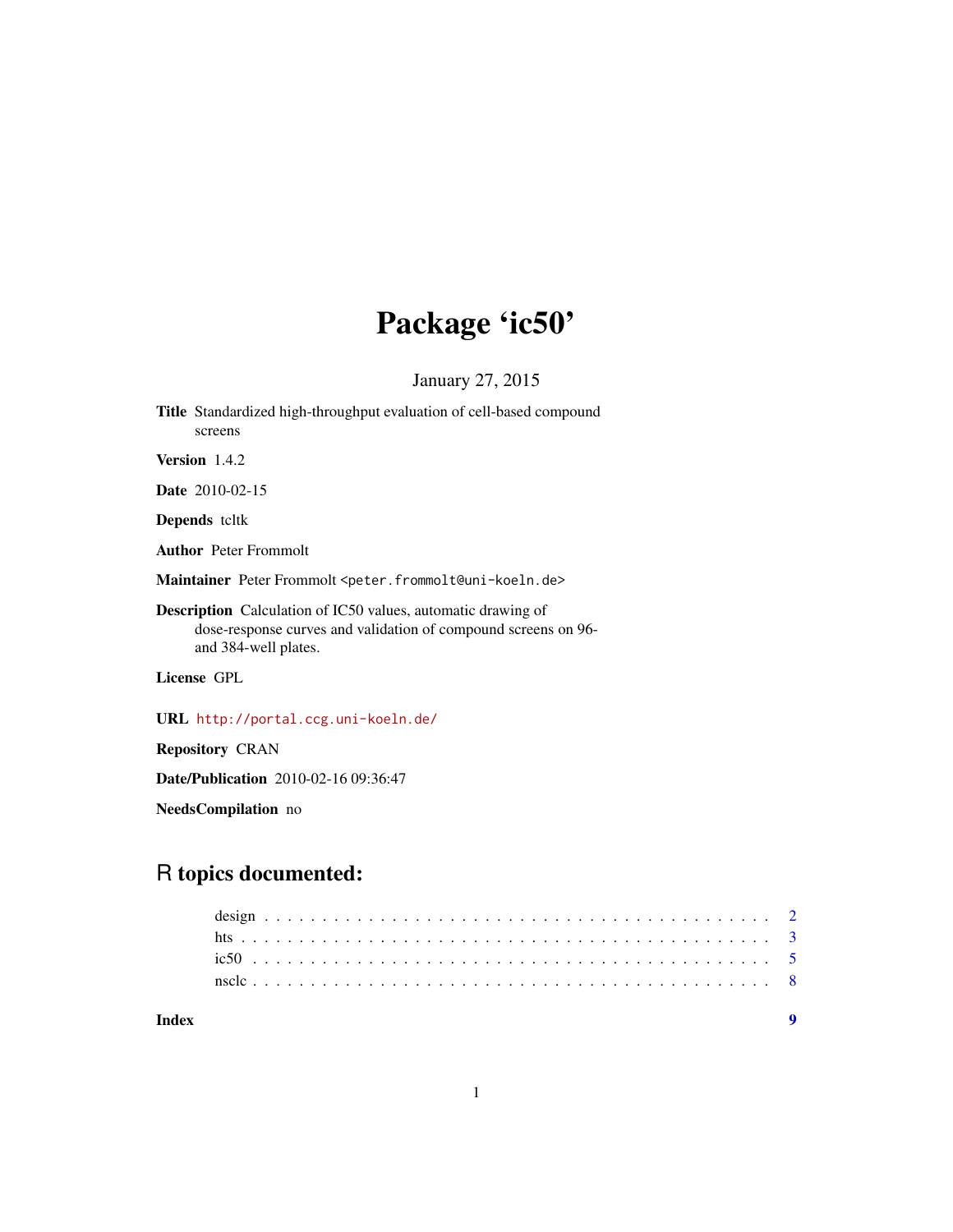<span id="page-1-0"></span>design and the contract of the contract of the contract of the contract of the contract of the contract of the contract of the contract of the contract of the contract of the contract of the contract of the contract of the

design *Configuration files specifying the design of a compound screen on 84 NSCLC cell lines*

#### <span id="page-1-1"></span>Description

The experimental setup in a compound screen on 84 non-small cell lung cancer (NSCLC) cell lines was designed according to the arrangement specified in these data sets. However, the functions for screen evaluation actually expect this information as files on the local harddisk such as "mpi384\_measure.txt", "mpi384\_control.txt" and "mpi384\_dilution.txt" which are installed together with the package. Default examples of these configuration files are included as "default96\_measure.txt", "default384\_measure.txt" etc.

In the "measure" file, there must be one row specified for each measurement series. This consists of the respective compound name followed by tab-delimited information on the wells where the measurements are located. Each of these must be given as a comma-delimited pair of coordinates. The same is expected for the control wells in the "control" file. Here, a particular well can be specified multiple times and will then be repeatedly used as a control well for the signal intensity without a compound being applied. If the normalize argument to the functions is specified as "single", there must be one control well for each single measurement; if on the other hand, "mean" is selected, an arbitrary number of wells can be specified and the mean of those values is used for normalization. Finally, the number of rows and the row names in the "dilution" file must equal those in the preceding two configuration files. Each row contains the compound name followed by a tab-delimited list of the concentrations used for the respective measurement series. It should by obvious that the number of concentrations in one row must equal the number of wells in the "measure" file for each row. However, the number of control wells can be distinct from these if the normalize argument is set to "mean" such that the mean of the respective control row is taken.

Importantly, the number of rows must be equal in all three files as well as the row names, where case-sensitivity and literal equality has to be carefully verified. The easiest way to create the configuration files is to simply start the GUI using ic50() which automatically creates a default version to be modified by the user. After having saved this configuration, it can be repeatedly used for screen evaluations as long as the experimental setup is not changed.

A step-by-step tutorial document describing how to prepare the data and configuration is included in the ic50 package.

#### References

Frommolt P, Thomas RK (2008): Standardized high-throughput evaluation of cell-based compound screens. BMC Bioinformatics, 9(1): 475

Sos ML, Michel K, Zander T, Frommolt P, Weiss J, et al. (2009): Predicting drug susceptibility in non-small cell lung cancers based on genetic lesions. J Clin Invest, 119(6): 1727-40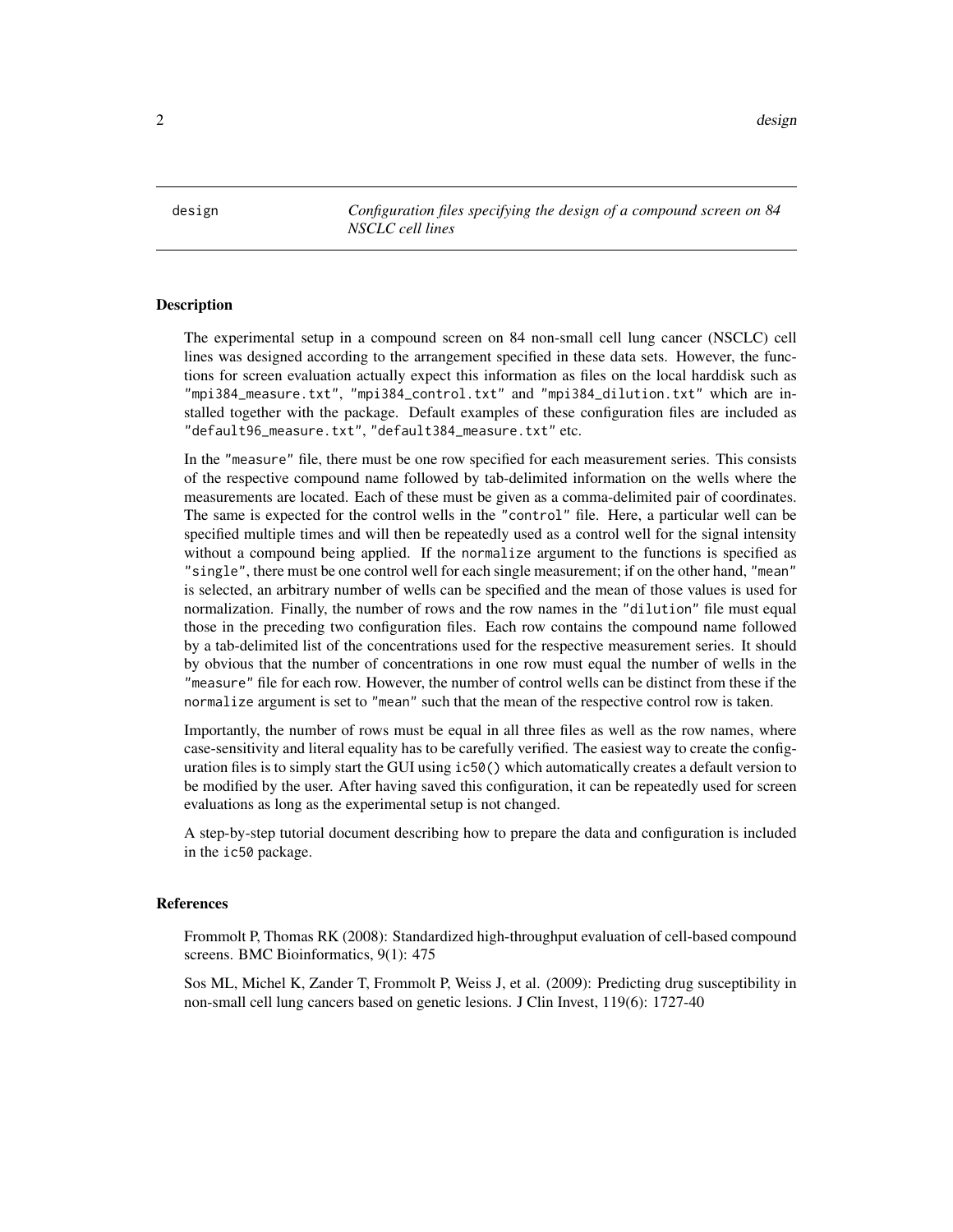<span id="page-2-0"></span>hts *Standardized high-throughput evaluation of cell-based compound screens*

#### Description

Simultaneous evaluation of a large number of compound screens on 96- and 384-well plates.

#### Usage

```
ic50()
hts.96(indir=".",plates=2,measure=NULL,control=NULL,dilution=NULL,inhib=NULL,
       normalize="mean",graphics="mean",outdir="./results")
hts.384(indir=".",plates=2,measure=NULL,control=NULL,dilution=NULL,inhib=NULL,
       normalize="single",graphics="mean",outdir="./results")
```
#### Arguments

| indir     | A character specifying the directory which contains the raw data files.                                                                                                                                                                                                                                  |
|-----------|----------------------------------------------------------------------------------------------------------------------------------------------------------------------------------------------------------------------------------------------------------------------------------------------------------|
| plates    | Number of plates used for each experiment.                                                                                                                                                                                                                                                               |
| measure   | Configuration file for the locations of the measurement wells.                                                                                                                                                                                                                                           |
| control   | Configuration file for the locations of the control wells.                                                                                                                                                                                                                                               |
| dilution  | Configuration for the concentrations in each measurement.                                                                                                                                                                                                                                                |
| inhib     | Vector of real numbers between 0 and 1 specifying the percentage of inhibition<br>to compute concentrations for. Defaults to 0.5 for all compounds.                                                                                                                                                      |
| normalize | Method to normalize the measurement by the controls. If "mean", the mean<br>of the controls specified by control is used; "single" requires one individual<br>control well per measurement well.                                                                                                         |
| graphics  | A character specifying the plotting method. For "mean", a dose-response curve<br>of the mean values of the measurement series is given, whereas one curve is plot-<br>ted for each if "single" is specified. For "fitted", a sigmoid-shaped deriva-<br>tion of the logistic model is fitted to the data. |
| outdir    | The directory where the results will be written.                                                                                                                                                                                                                                                         |
|           |                                                                                                                                                                                                                                                                                                          |

#### Details

In cytotoxicity screens of chemical compounds, biological activity is typically quantified by the concentration for which a particular fraction (typically 0.5) of cell growth is inhibited after a predefined treatment period. For this purpose, all concentrations are plotted against the percentages of cells still being alive under this treatment, forming a dose-response curve under which the preimage of the 0.5 point is defined as the half-maximum inhibitory concentration (IC50). For high-throughput screens (HTS), in particular, the evaluation of the data needs to be performed in an automatic fashion.

The hts.96 and hts.384 functions provide a powerful tool to simultaneously evaluate all data in the specified input directory indir. The data files are handled in groups of the size specified by plates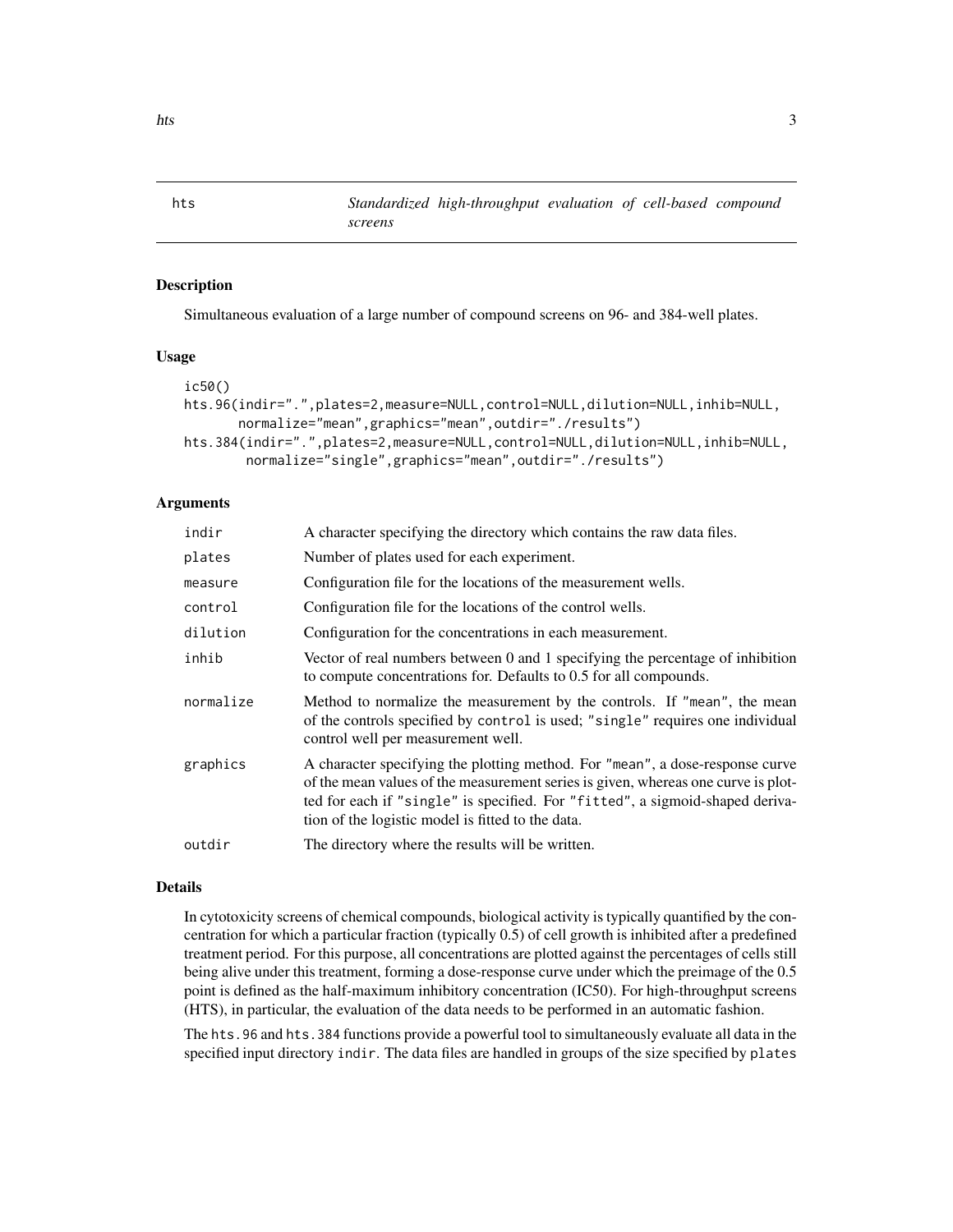and the file names should be arranged in a way that two plates with replicates for the same measurements are displayed one below the other in a file browser. The data are expected to be arranged in tab-delimited text files which is the typical output of appropriate microplate readers. Just as for the evaluation of a single measurement, the design must be specified by tab-delimited files for measure, control and dilution. Details on these are given in the manual of the [default384\\_measure](#page-1-1) and [default384\\_control](#page-1-1) files. In addition, a tutorial document describing how to prepare the data and configuration is included in the ic50 package.

For each compound in the screen and each group of data files, a graphics output is given in the file "dose\_response\_curves.pdf" in the current workspace directory. In addition, the text file "ic50.txt" contains a tab-delimted table with the same evaluation as for the [ic50.96](#page-4-1) and [ic50.384](#page-4-1) functions but for all experiments one below the other.

ic50() starts a GUI-based version of the hts.96 and hts.384 functions. Preliminary change of the workspace directory to the folder containing the data will remarkably reduce the number of mouse clicks.

Please make use of the tutorial document in the doc folder which helps users to get started with the software.

#### Value

A data frame with the following columns:

| first_file | Filename of the respective first input file.                                                                     |
|------------|------------------------------------------------------------------------------------------------------------------|
| compound   | Compound names.                                                                                                  |
| ic50       | The inhibitory concentrations for the respective compounds.                                                      |
| clow       | Lower 0.95 confidence limits for the IC values.                                                                  |
| cup        | Upper 0.95 confidence limits for the IC values.                                                                  |
| maxsd      | Maximum of the standard deviations at the measured concentrations as deter-<br>mined from the single replicates. |
| CV         | Coefficient of variation of the IC values as determined from the single replicates.                              |

#### Author(s)

Peter Frommolt, University of Cologne <peter.frommolt@uni-koeln.de> <http://portal.ccg.uni-koeln.de/>

### References

Frommolt P, Thomas RK (2008): Standardized high-throughput evaluation of cell-based compound screens. BMC Bioinformatics, 9(1): 475

Sos ML, Michel K, Zander T, Weiss J, Frommolt P, et al. (2009): Predicting drug susceptibility in non-small cell lung cancers based on genetic lesions. J Clin Invest, 119(6): 1727-40

<span id="page-3-0"></span>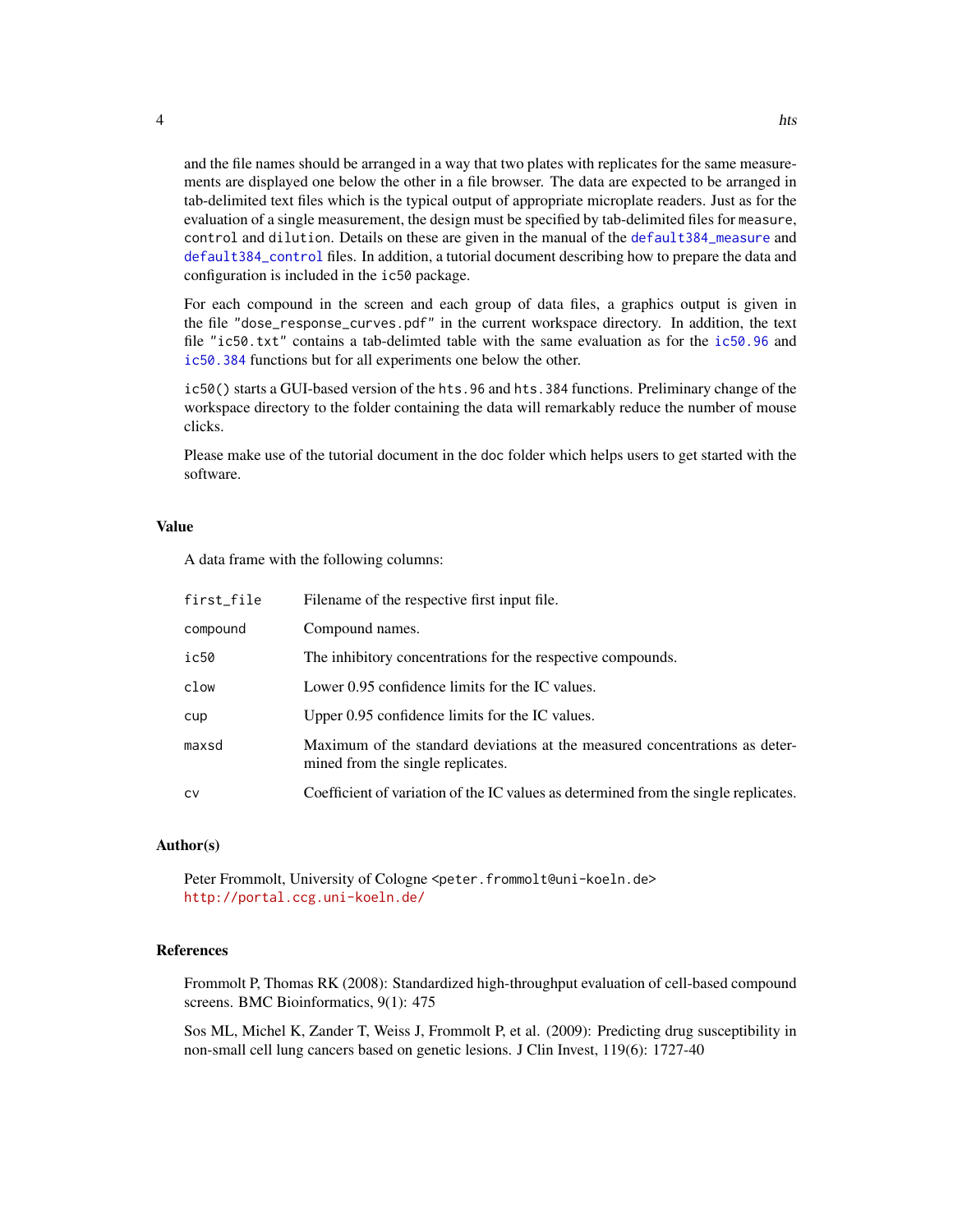#### <span id="page-4-0"></span>Examples

```
#Example from a non-small cell lung cancer (NSCLC) cell line screen. In
#total, 84 samples were screened. The evaluation is exemplarily shown for
#the cell lines A549, Calu1, H322 and HCC2429.
```

```
data(A549_1,A549_2,Calu1_1,Calu1_2,H322_1,H322_2,HCC2429_1,HCC2429_2)
dir.create("NSCLC_screen")
write.table(A549_1,file="NSCLC_screen/A549_1.txt",row.names=FALSE,col.names=FALSE,sep="\t")
write.table(A549_2,file="NSCLC_screen/A549_2.txt",row.names=FALSE,col.names=FALSE,sep="\t")
write.table(Calu1_1,file="NSCLC_screen/Calu1_1.txt",row.names=FALSE,col.names=FALSE,sep="\t")
write.table(Calu1_2,file="NSCLC_screen/Calu1_2.txt",row.names=FALSE,col.names=FALSE,sep="\t")
write.table(H322_1,file="NSCLC_screen/H322_1.txt",row.names=FALSE,col.names=FALSE,sep="\t")
```

```
write.table(H322_2,file="NSCLC_screen/H322_2.txt",row.names=FALSE,col.names=FALSE,sep="\t")
write.table(HCC2429_1,file="NSCLC_screen/HCC2429_1.txt",row.names=FALSE,col.names=FALSE,sep="\t")
write.table(HCC2429_2,file="NSCLC_screen/HCC2429_2.txt",row.names=FALSE,col.names=FALSE,sep="\t")
```

```
data(mpi384_measure,mpi384_control,mpi384_dilution)
write.table(mpi384_measure,file="mpi384_measure.txt",row.names=FALSE,col.names=FALSE,sep="\t")
write.table(mpi384_control,file="mpi384_control.txt",row.names=FALSE,col.names=FALSE,sep="\t")
write.table(mpi384_dilution,file="mpi384_dilution.txt",row.names=FALSE,col.names=FALSE,sep="\t")
```

```
print(hts.384(indir="NSCLC_screen",
           measure="mpi384_measure.txt",control="mpi384_control.txt",dilution="mpi384_dilution.txt",
              inhib=rep(0.5,7),outdir="NSCLC_results",normalize="mean"))
```

ic50 *Standardized evaluation of cell-based compound screens*

#### <span id="page-4-1"></span>Description

Calculation of IC50 values, automatic drawing of dose-response curves and validation of compound screens on 96- and 384-well plates.

#### Usage

```
ic50.96(files,measure=NULL,control=NULL,dilution=NULL,inhib=NULL,
       normalize="mean",graphics="mean",outdir="./results")
ic50.384(files,measure=NULL,control=NULL,dilution=NULL,inhib=NULL,
         normalize="single",graphics="mean",outdir="./results")
```
#### Arguments

| files    | Character vector of files containing the raw data.                                     |
|----------|----------------------------------------------------------------------------------------|
| measure  | Configuration file for the locations of the measurement wells.                         |
| control  | Configuration file for the locations of the control wells.                             |
| dilution | Configuration file for the concentrations in each measurement. See details be-<br>low. |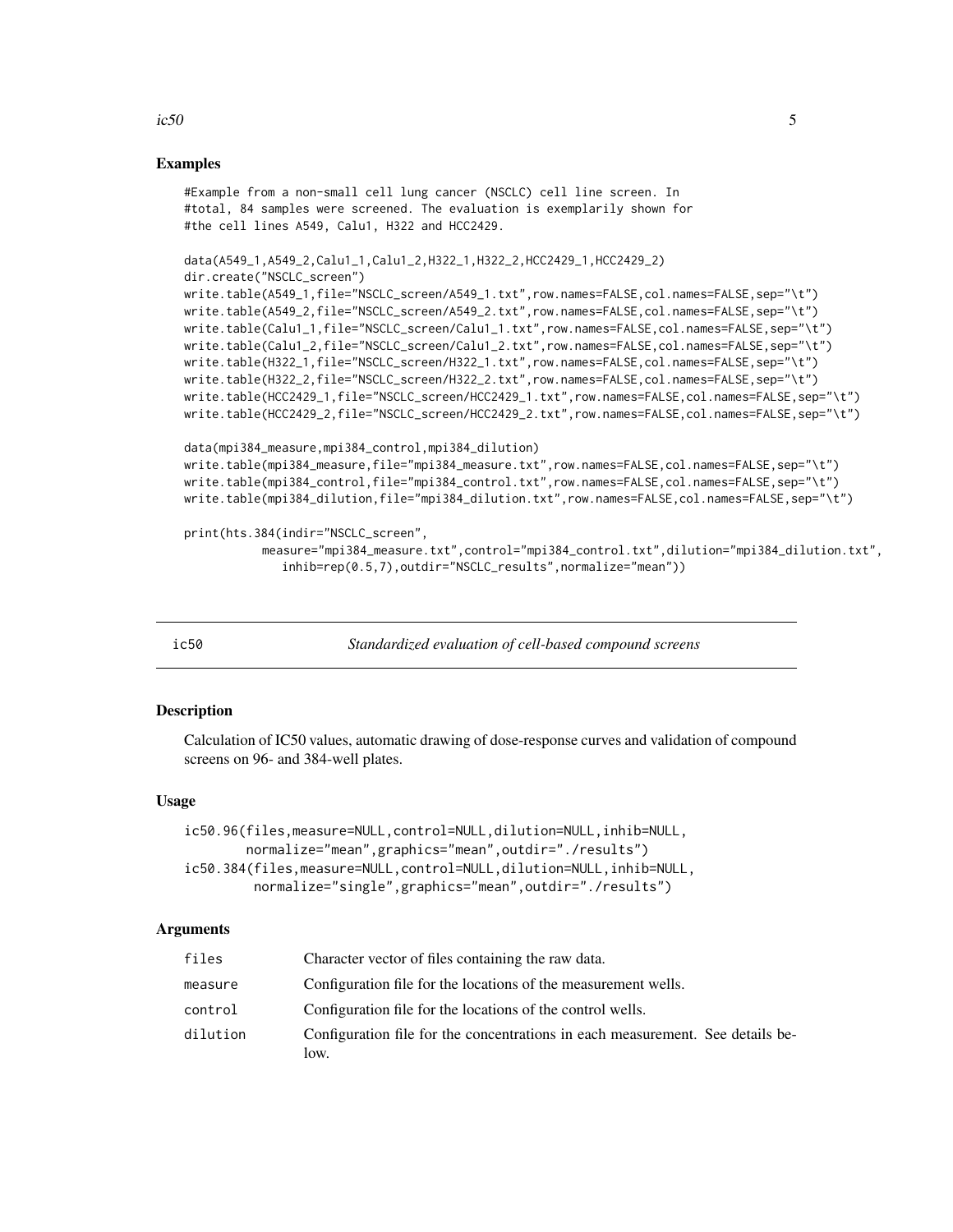| inhib     | Vector of real numbers between 0 and 1 specifying the percentage of inhibition<br>to compute concentrations for. Defaults to 0.5 for all compounds.                                                                                                                                                      |
|-----------|----------------------------------------------------------------------------------------------------------------------------------------------------------------------------------------------------------------------------------------------------------------------------------------------------------|
| normalize | Method to normalize the measurement by the controls. For "mean", the mean<br>of the controls specified by control is used; "single" requires one individual<br>control well per measurement well.                                                                                                        |
| graphics  | A character specifying the plotting method. For "mean", a dose-response curve<br>of the mean values of the measurement series is given, whereas one curve is plot-<br>ted for each if "single" is specified. For "fitted", a sigmoid-shaped deriva-<br>tion of the logistic model is fitted to the data. |
| outdir    | The directory where the results will be written.                                                                                                                                                                                                                                                         |

#### Details

In cytotoxicity screens of chemical compounds, biological activity is typically indicated by the concentration for which a particular proportion (typically 0.5) of cell growth is inhibited after a predefined treatment period. For this purpose, all concentrations are plotted against the percentages of cells still being alive under this treatment, forming a dose-response curve under which the preimage of the 0.5 point is defined as the half-maximum inhibitory concentration (IC50). For high-throughput screens (HTS), in particular, the evaluation of the data needs to be performed in an automatic fashion.

The data input for the script is performed by tab-delimited data files which are the typical output from appropriate microplate readers. A character vector of file names is therefore expected as the first argument to the functions. If 96- or 384-well plates are used for the screen, the arrangement of the wells is in principle arbitrary. The design must be specified by three tab-delimited files with one for the coordinates of the measurement wells, one for the control wells and one for the concentrations of the respective compound. Several examples of each of these files are given in the inst folder, e.g. the files "default384\_measure.txt", "default384\_control.txt" and "default384\_dilution.txt". Details on the arrangement of these files are given in the documentation of the corresponding data sets, e.g. for default384\_measure. In addition, a tutorial document describing how to prepare the data and configuration is included in the ic50 package.

For each compound in the screen, a graphics output is given in the file "dose\_response\_curves.pdf" in the output directory, where the screen data are displayed as specified by the argument graphics. In addition, quantitative results are written to a file " $i c 50$ . txt" in the same directory. Inhibitory concentrations are calculated for each of the curves and are given together with the respective confidence intervals. The measurement accuracy is evaluated by the maximum of the standard deviations at the respective concentrations and by the coefficient of variation of the concentration values as determined from the single replicates. Finally, the normalized data rows detected from the plates in use are written to the file "measurement.txt", combined in one group for each compound.

Please make use of the tutorial document in the doc folder which helps users to get started with the software.

#### Value

A data frame with the following variables:

| compound | Compound names.                                             |
|----------|-------------------------------------------------------------|
| ic50     | The inhibitory concentrations for the respective compounds. |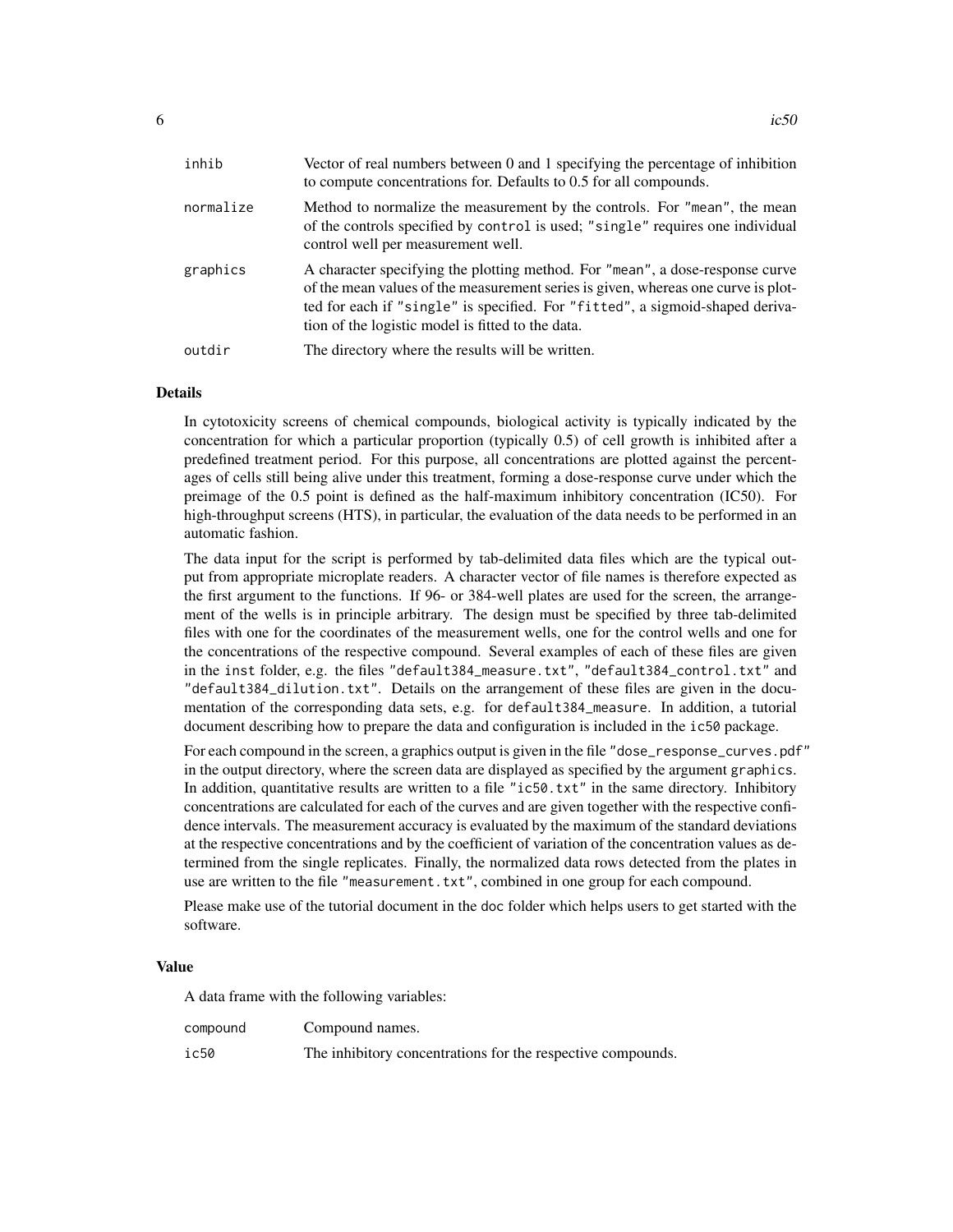| clow  | Lower 0.95 confidence limits for the IC values.                                                                  |
|-------|------------------------------------------------------------------------------------------------------------------|
| cup   | Upper 0.95 confidence limits for the IC values.                                                                  |
| maxsd | Maximum of the standard deviations at the measured concentrations as deter-<br>mined from the single replicates. |
| CV    | Coefficient of variation of the IC values as determined from the single replicates.                              |

### Note

The nonlinear regression for the sigmoidal-shaped curve is not performed by the least-squares method. Instead, the parameters are adapted to the data by assumptions on the shape of an "ideal" curve such as location and bending.

#### Author(s)

Peter Frommolt, University of Cologne <peter.frommolt@uni-koeln.de> <http://portal.ccg.uni-koeln.de/>

#### References

Frommolt P, Thomas RK (2008): Standardized high-throughput evaluation of cell-based compound screens. BMC Bioinformatics, 9(1): 475

Sos ML, Michel K, Zander T, Weiss J, Frommolt P, et al. (2009): Predicting drug susceptibility in non-small cell lung cancers based on genetic lesions. J Clin Invest, 119(6): 1727-40

#### Examples

```
#Example from a cell line screen (2007). IC50 values are determined for
#the lung cancer cell line HCC2429 and 7 selected compounds.
```

```
data(HCC2429_1,HCC2429_2)
write.table(HCC2429_1,file="HCC2429_1.txt",row.names=FALSE,col.names=FALSE,sep="\t")
write.table(HCC2429_2,file="HCC2429_2.txt",row.names=FALSE,col.names=FALSE,sep="\t")
```

```
data(mpi384_measure,mpi384_control,mpi384_dilution)
write.table(mpi384_measure,file="mpi384_measure.txt",row.names=FALSE,col.names=FALSE,sep="\t")
write.table(mpi384_control,file="mpi384_control.txt",row.names=FALSE,col.names=FALSE,sep="\t")
write.table(mpi384_dilution,file="mpi384_dilution.txt",row.names=FALSE,col.names=FALSE,sep="\t")
```

```
print(ic50.384(files=c("HCC2429_1.txt","HCC2429_2.txt"),
           measure="mpi384_measure.txt",control="mpi384_control.txt",dilution="mpi384_dilution.txt",
              inhib=rep(0.5,7),outdir="./HCC2429_results",normalize="mean"))
```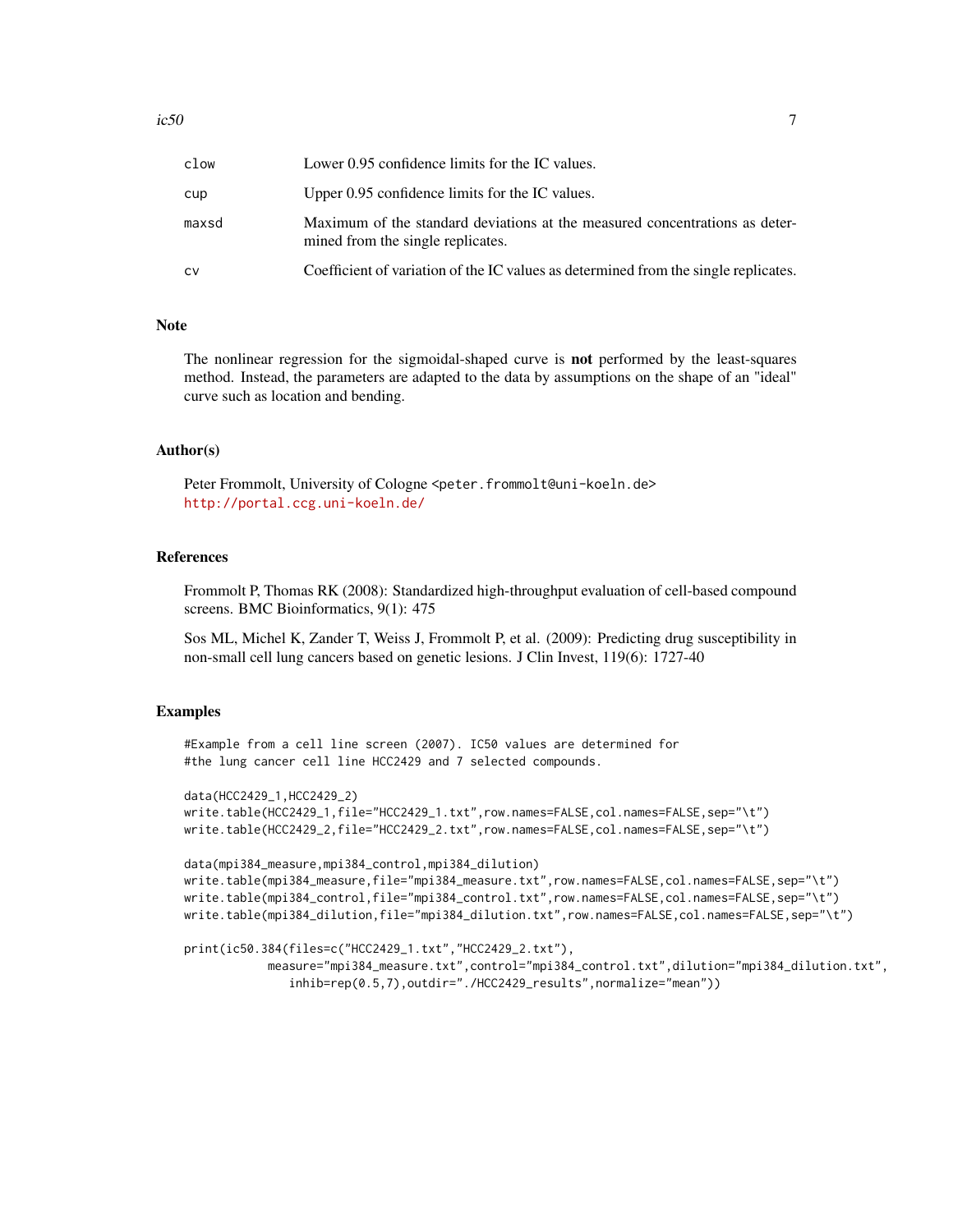#### <span id="page-7-0"></span>Description

For purpose of computational, lesion-based prediction of compound activity in 84 non-small cell lung cancer (NSCLC) cell lines, these were treated with a selection of compounds to measure the respective concentration where 50 per cent of cell growth was inhibited after a predefined time period. Most of the screening experiments were performed on 384 (16 x 24)-well plates, were the experimental setup was designed according to the arrangement in the files "mpi384\_measure.txt", "mpi384\_control.txt" and "mpi384\_dilution.txt" that are installed together with the package.

These data sets are the direct output from a signal reader of the 384-well plates for the A549, Calu1, H322 and H2429 cancer cell lines selected from the 84 NSCLC cell lines collection. A tab-delimited version is installed together with the package.

#### References

Frommolt P, Thomas RK (2008): Standardized high-throughput evaluation of cell-based compound screens. BMC Bioinformatics, 9(1): 475

Sos ML, Michel K, Zander T, Weiss J, Frommolt P, et al. (2009): Predicting drug susceptibility in non-small cell lung cancers based on genetic lesions. J Clin Invest, 119(6): 1727-40